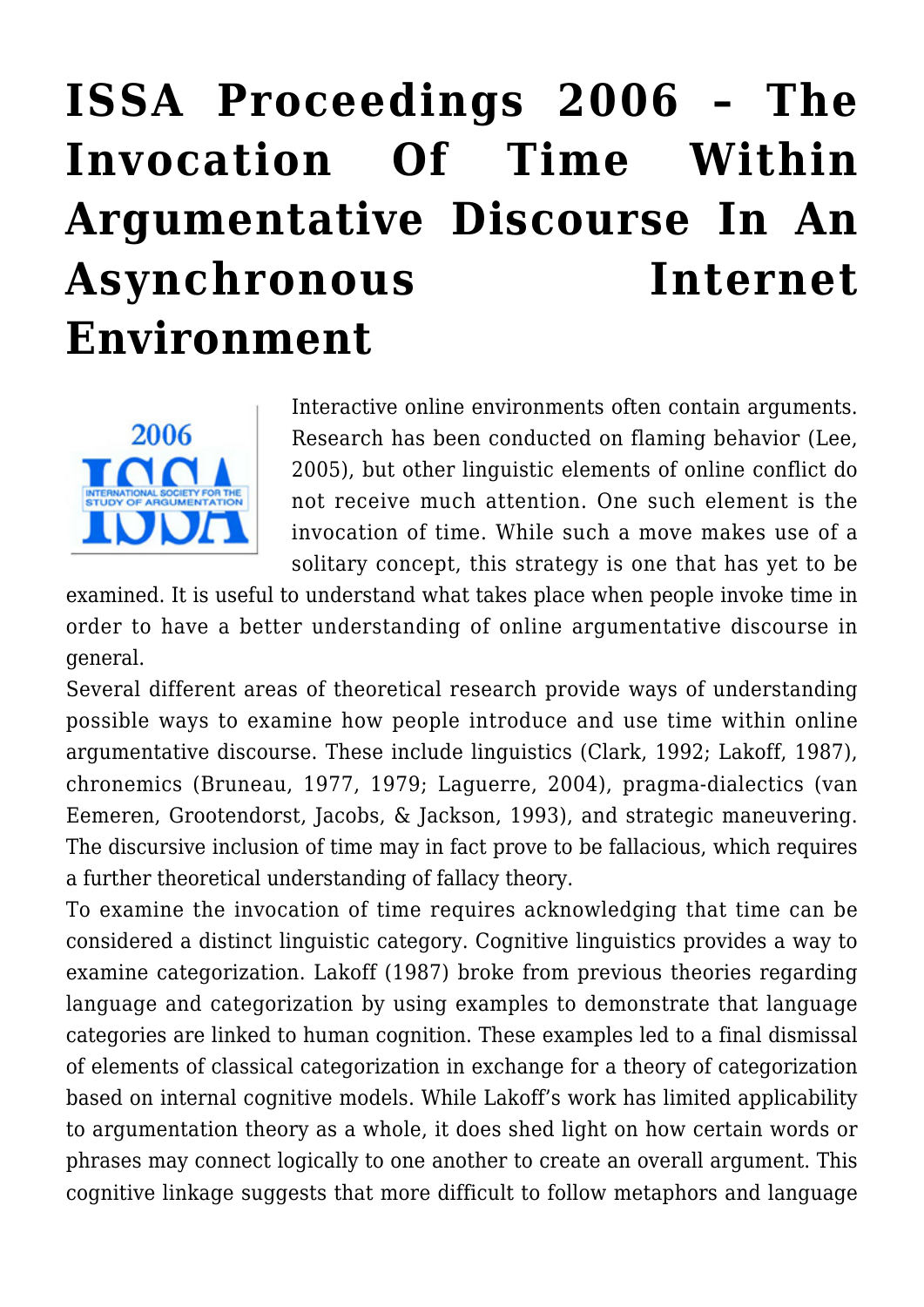use can also be examined based on the way that concepts are categorized in order to understand the rationale behind the argument.

Chronemics was initially conceived as a way to examine time as a variable influencing human communication (Bruneau, 1977, 1979). He defined chronemics as "the study of human temporality as it relates to human communication" (Bruneau, 1977, p. 3), later expanding the definition to include the influence and interdependence between temporality and communication. In his examination of chronemics, he defined eight interdependent levels of time-experiencing. Despite these levels, Bruneau (1977) opened chronemics as an area for further research without creating any definitive way to categorize time.

Later Bruneau (1979) studied chronemics relative to organizational communication, further developing the understanding of time to include the relations between personal, group, and organizational time. Ballard and Seibold (2004) also worked in organizational communication, demonstrating that variation in three communication structures associated with organizations influenced the way people perceived time on numerous dimensions. The way work members perceived time was created through interaction and their intersubjective experience.

While this research focused on organizational communication, it is important to note that there may be competing ideas about time. The multiple dimensions of time lead to different reasons for people to invoke time. Other research has also demonstrated the possibility for competing conceptions of time to create conflict (Jaffe, 1975). This conflict demonstrates the cultural construction of time, which may influence how time is invoked and understood within argumentative discourse. Therefore, time contains several complexities that may influence its invocation.

The advent of the Internet also influenced the category of time. Laguerre (2004) examined the notion of the cyberweek and how it compared to our previous understanding of the civil week. The cyberweek is further broken down into the concepts of 'cybertiming' and 'flexitiming', which blur the boundaries between work and leisure time, the workweek and the weekend, and public and domestic spheres online. Using the idea of an interactional model, with the cyberweek being both part of the civil week and apart, a cyberweek is defined as "a set of times electronically produced through the intervention of a human agency – measured with no reference to the rotation of the moon or sun – all of which are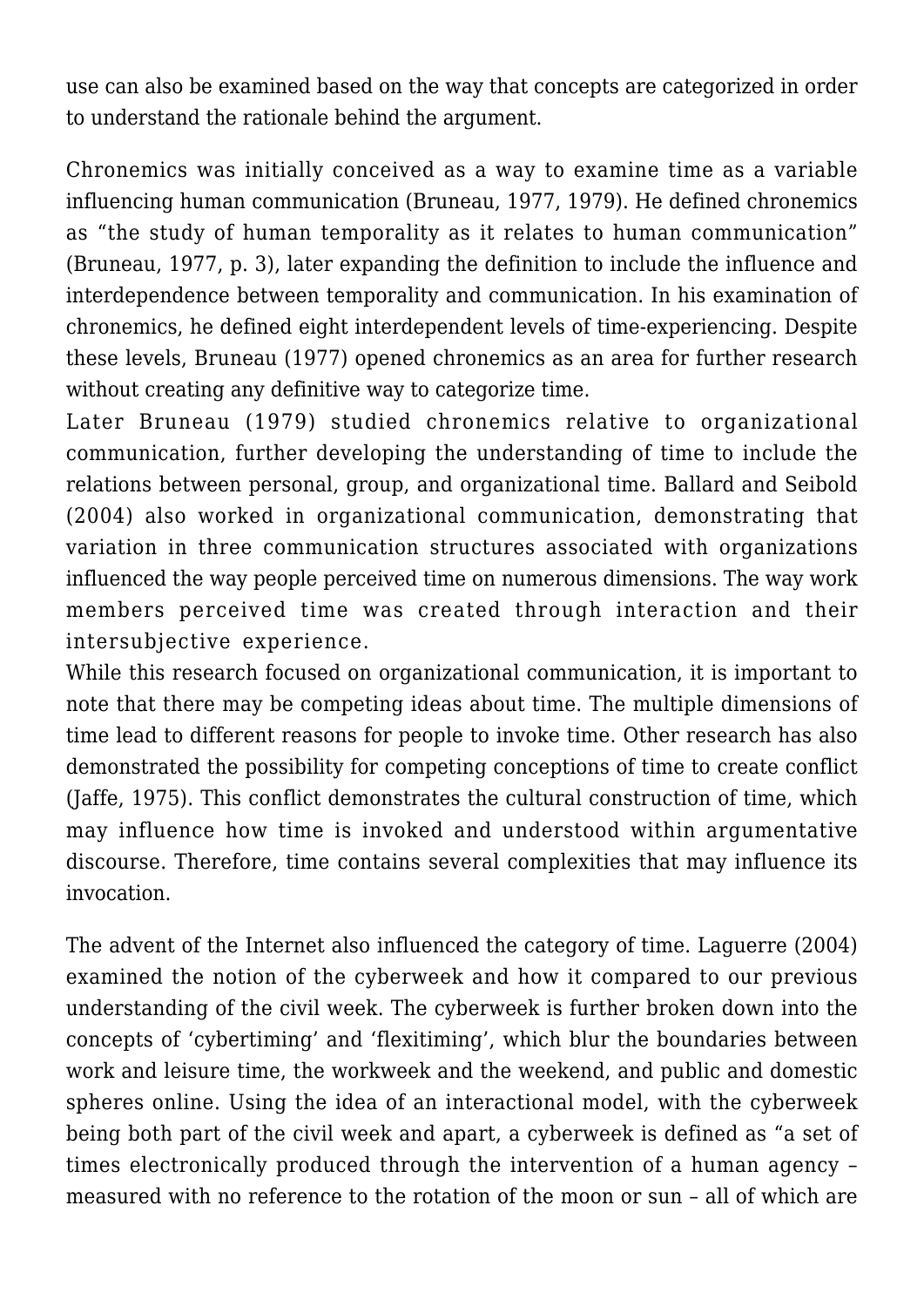equivalent and contained in linear or non-linear sequences, or in both, in a flexible, cyclical temporal domain" (Laguerre, 2004, pp. 226-227). While it does not take temporal aspects like time zones into account, virtual time is still rooted in civil time. For example, responses across time zones may take a while because the receiver is sleeping while the sender works.

While Laguerre's (2004) focus on the cyberweek is more concerned with its connection to organizational matters, other researchers examined virtual time in a more general manner. Lee (2005) demonstrated that asynchronous written communication on the Internet might also affect the expression of hostility. McMillan and Hwang (2002) pointed out the importance of the time something takes to load on interactivity, an aspect that does not factor as much into other discussions on time. While the authors studied interactivity related to advertising, this could have an impact on how people invoke time in argumentative discourse in other places.

The realm of invocation occurs within an overarching interaction. Clark's (1992) arenas of language use provide a way to examine how this discursive move affects the interaction between the participants. In this pragmatic approach to the collaborative nature of language use, arenas of language use are considered structural arenas of actions. There are three properties of arenas of language use: participants, social processes, and collaborative actions. These properties demonstrate that there are multiple people directly involved to accomplish some social process working independently and together, which create the setting for language use. Therefore participants are responsible for managing both the content of the conversation as well as the process. There cannot be argumentation between arenas as there are in fields of argumentation (van Eemeren et al., 1993) because arenas include all of the participants within the discourse. However, from Clark's standpoint argumentation may be a possible arena.

Pragma-dialectical theory integrates descriptive and normative concerns regarding argumentation (van Eemeren & Grootendorst, 1992; van Eemeren et al., 1993). It uses the ideal of critical discussion as a basis on which to evaluate argumentative discourse. With a clearly defined ideal form of argumentation, argument reconstruction can then note the departures from the ideal (van Eemeren et al., 1993).

Fallacy is one form of departure from critical discussion. According to the pragma-dialectical approach, a fallacy is a discussion move that violates a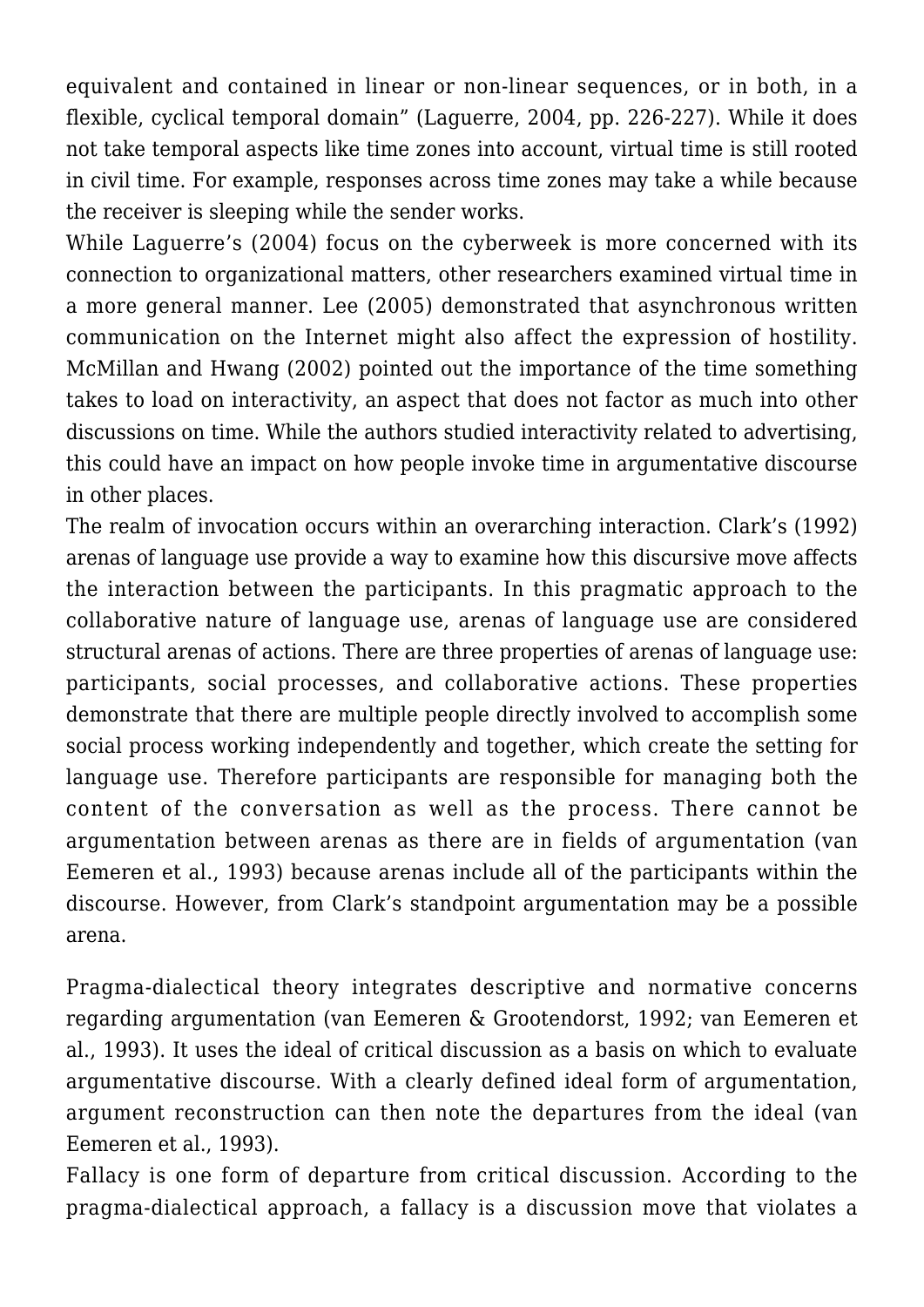discussion rule, thus hindering the resolution of the disagreement (van Eemeren & Grootendorst, 1992). However, this approach has been critiqued. Siegel and Biro (1997) were in favor of a normative theory of argumentation, but criticized the lack of an epistemic dimension they felt was central to understanding both argumentation in general and fallacy. Ikuenobe (2002) claimed the pragmadialectical approach to fallacy did not take the different types and degrees of fallacies into question and ignored the issue of motivation. Hansen (2002) criticized van Eemeren and Grootendorst for referring to Hamblin's view of the dominant understanding of fallacy in previous literature as the standard definition of fallacy. He surveyed some of the major literature from Aristotle to Hamblin to demonstrate that Hamblin's often-quoted sentence is likely an exaggeration. The surveyed literature supported a more general definition of fallacy as a "segment that appears to be a better argument of its kind than it really is" (Hansen, 2002, p. 152).

Other research (Goodwin, 1998; Rühl, 1999; Cummings 2002, 2003; Ikuenobe, 2002) suggests there are difficulties inherent in defining and understanding fallacies on a general level. What is agreed on is that fallacies do take place and that they need to be studied. The pragma-dialectical mode has been criticized for ignoring the epistemic dimension and not distinguishing between different levels of fallacy, but it does provide a normative approach that is useful when looking more generally at fallacies.

Pragma-dialectics has expanded on its discussion of fallacy through the development of strategic maneuvering, which incorporates the rhetorical aims of the participants (van Eemeren & Houtlosser, 1999). It demonstrates that participants want each stage of the resolution process to end in their favor, but does not mean that they will be unreasonable. According to van Eemeren & Houtlosser (2003), "persuasive aims need not necessarily be realized at the expense of achieving critical objectives" (p. 290). Fallacies then become "derailments of strategic maneuvering" (van Eemeren & Houtlosser, 2003). Strategic maneuvering may attempt to balance competing rhetorical and critical discussion demands, but that might not always occur. The imbalance that takes place when rhetorical concerns win out results in fallacious moves (van Eemeren & Houtlosser, 2003).

I became aware of a possible fallacious use of time in a study of online gossip (Greenfeld 2005). Participants appeared to occasionally disregard the affordances of asynchronous communication. This resulted in something akin to the following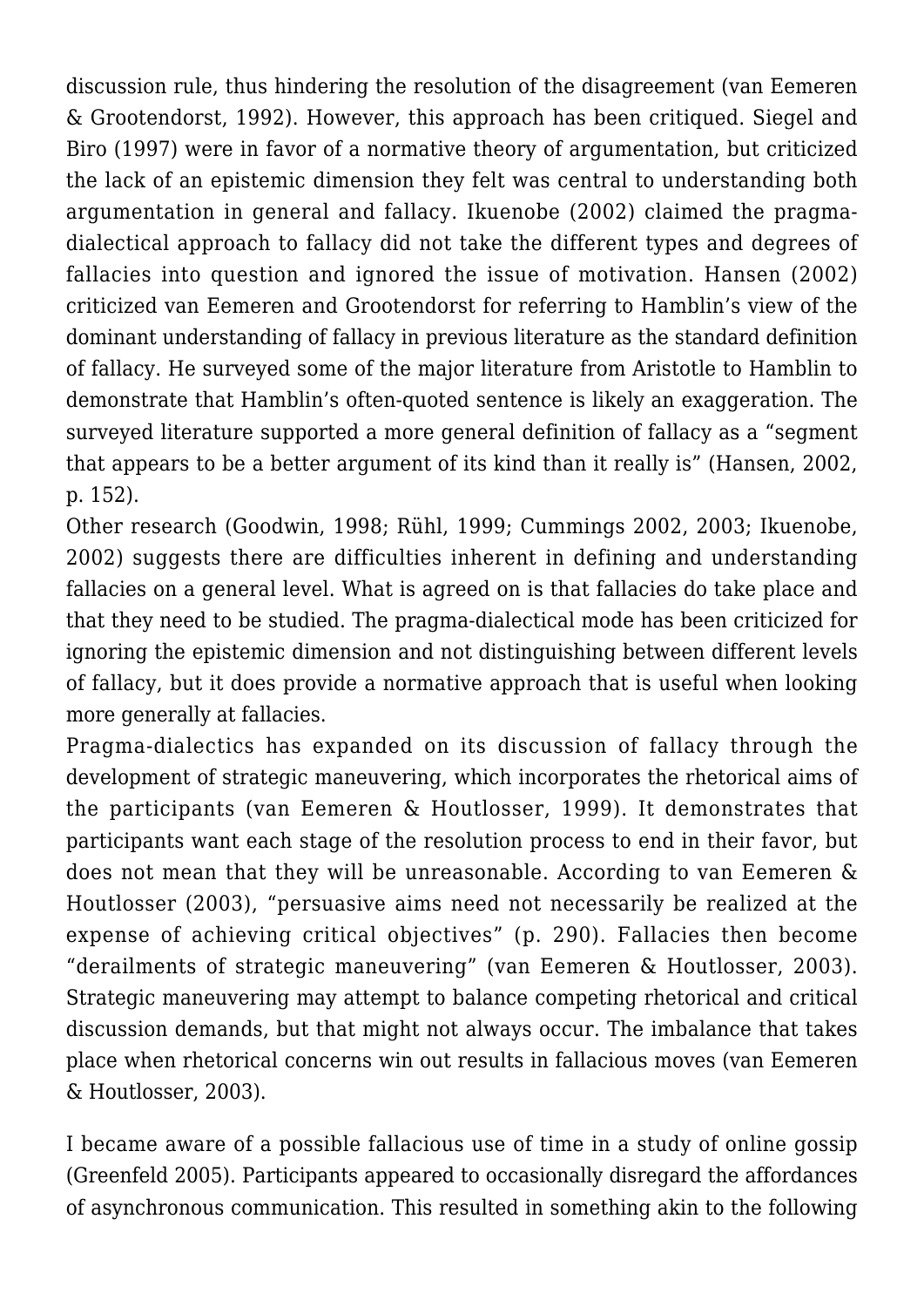interaction begun by dhjelm (2005):

(1)

6.1.1.1.1. dhjelm: 2005-11-03 12:21 am UTC

You wouldn't have as much time to talk on your cell phone, or play with the radio, or eat, or spill coffee on yourself if you had to keep shifting gears.

6.1.1.1.1.2. rabid\_violence: 2005-11-04 07:01 am UTC

You act as if people still wouldn't do these activities een [sic] if they had a stick. Face it, they'd do all of them, while grinding their gears in.

Put the Kool-Aid down then get back to me.

6.1.1.1.1.2.1. dhjelm: 2005-11-04 04:40 pm UTC It took you two days to think of that?

6.1.1.1.1.2.1.1. rabid\_violence: 2005-11-04 09:01 pm UTC This was my frist [sic] time checking debate all week.

From a pragma-dialectical perspective, this is a clear violation of Rule 1. The poster dhjelm attempts to prevent rabid\_violence from putting forth or clarifying his position. What is interesting is that dhjelm attempts to close off discussion about an opposing opinion without addressing the topic. Although the asynchronous environment allows people to return to older information when it is convenient for them, such an attack operates on the assumption that other posters who responded were able to see the post close to the time the comment was written. This being the case, the case can be made that rabid violence responded at a later date because he/she was thinking of a response, rather than coming across the comment closer to the time the comment was written. However, the time stamps indicate that it had not even taken the two days mentioned to respond. While posting in an asynchronous environment, people may assume that other posters visit the site more frequently than they actually do, leading to a fallacious argument based on the first poster's own habits.

This example raises questions about the way online argumentative discourse takes place and how time plays a role in this discourse. Examining the invocation of time provides a way to understand broader reasoning in online fora. Noting the occasions where time is used fallaciously serves as a way to understand the function and uses of fallacy. This leads to the following research question: how do people invoke time within online argumentative discourse?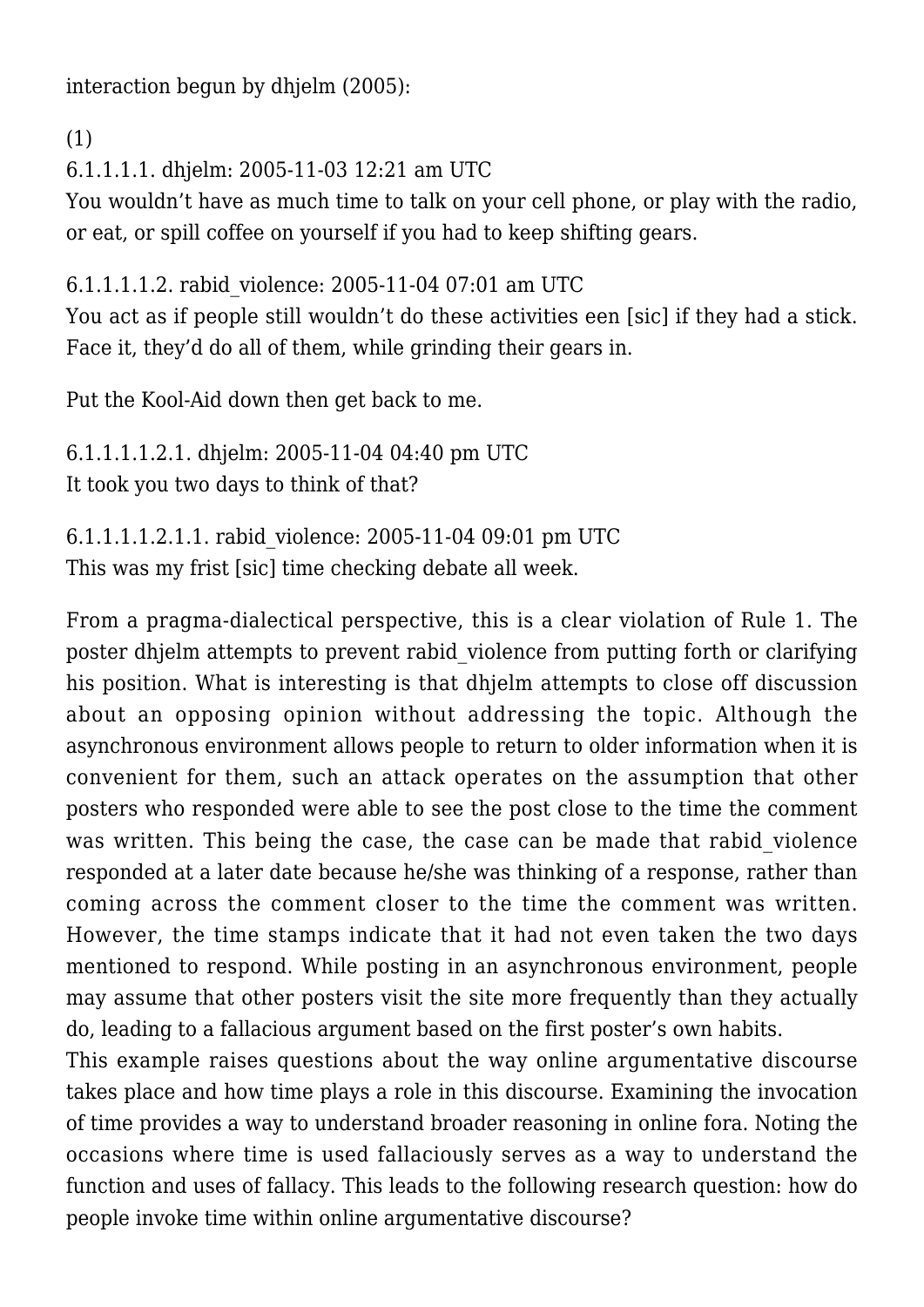## *Method*

Grounded analysis served as the primary method for collecting and analyzing the data. Two online journal communities were selected from the Livejournal (LJ) site, one centered around debate and the other a leisure-oriented community for *Harry Potter* fans. Both communities were active, meaning that there were multiple posts each week and responses to these posts that appeared in the community. The posts were also publicly available so that anybody could view the entries and comments in the community.

There are a number of affordances (Hutchby, 2001) for community journals that affected posting. The journal communities allowed anybody to join, and members could then post a topic-related entry to the community journal. Personal journal owners had the option of watching the community or selecting whether community posts would appear in their "friends list" view. Respondents could respond to the initial post or to other comments within the post. The posts were threaded based on to whom the response was given and in chronological order for each thread or subthread. Those who had a livejournal name could also choose to have comments posted in response to anything they wrote emailed to them. Otherwise a poster would have to keep track of the entry itself to see whether somebody responded to a comment.

The two journal communities were studied for a period of two months, starting in November 2005 and ending before the New Year. All instances where posters invoked time in an online disagreement were collected. Most examples came from the debate community, while very few took place in the leisure community. Examples where time served as the basis of the disagreement were discarded. Examples where time usage referred to an instance rather than the passage of time were also discarded. The remaining examples served as the basis for the development of categories of time usage. As a result of the threading that took place in the communities, comments were identified according to their place within the overall tree. A new number was added for each indentation within the thread. Finally, the categories were examined to see if there were any fallacious uses of time according to the pragma-dialectical model.

## *Results*

Fifteen basic categories for time usage were discovered. They include history, information, time comparison, the current state, conditionals, projections, suspension of time, appropriate time, demonstration of like/dislike, humor/sarcasm, human capabilities, attacks, expertise, facesaving, and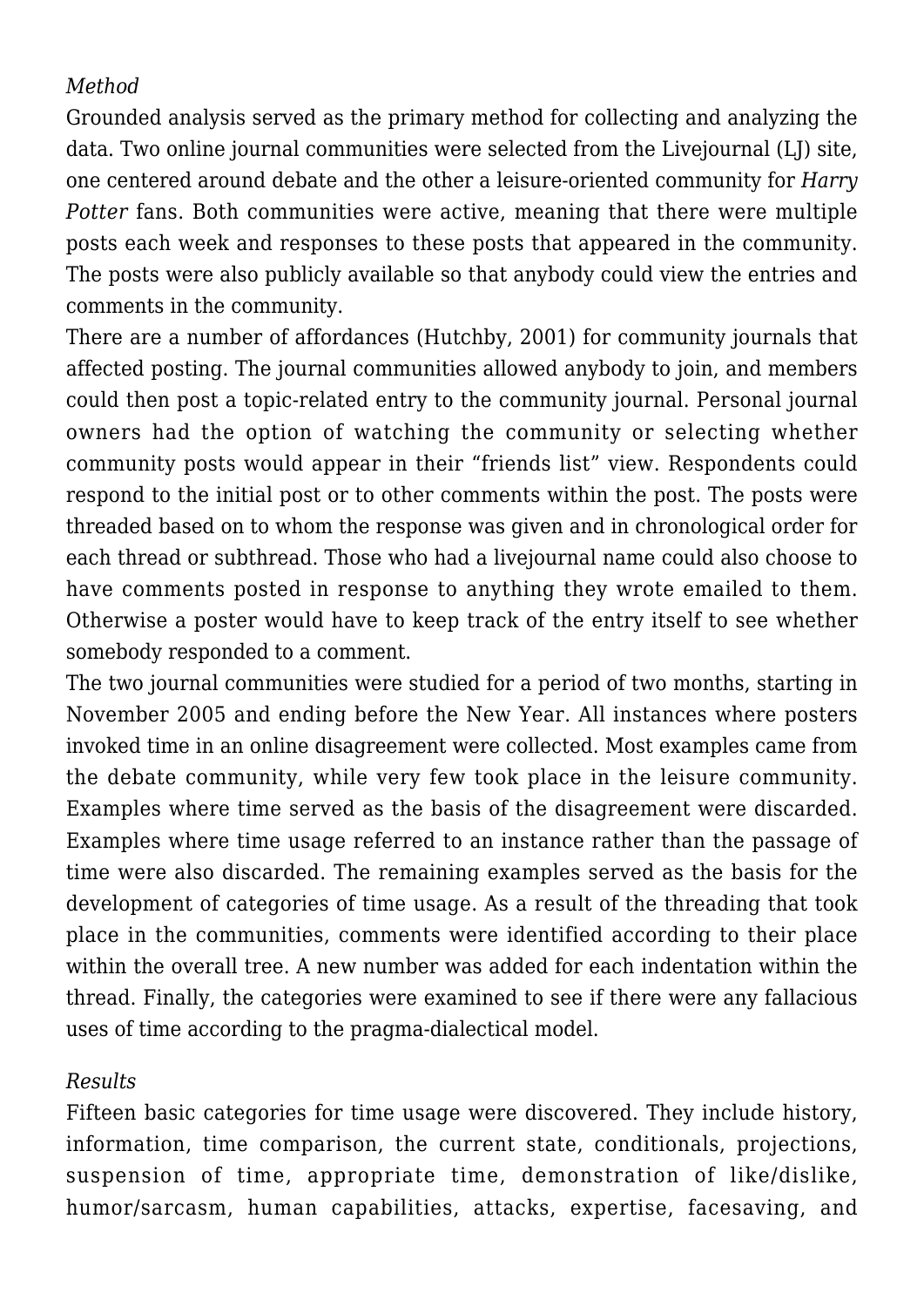references to an individual poster's time. All of these categories are nonexclusive. Posts referencing time often contain multiple categories within one post. Table 1 lists examples for each category.

The first three categories, history, information and time comparison, are highly similar. Often history is invoked in order to provide information. Statistics are another form of information. It is possible to refer to the past for other purposes, just as one can refer to current events to provide information. For example, time comparisons consist primarily of past/present comparisons. Linked to both past/present comparisons and history are comments about past experiences. These experiences often demonstrate stability or change in a poster's views. Using time to describe history allows posters to demonstrate continuity/discontinuity and to place events in the past, allowing for future movement.

While references to the past are easily found, posters also refer to current, possible future, future, and suspended times. The current state applies to both posters (as in Table 1) and events. The conditional category operates in a formulaic way that can be described as "when x, then y." Similarly projections refer to a possible future, but are not dependent on another action taking place first. Hypothetical situations that mention time are moments where time is suspended.

The next two categories occur both separately and together. Appropriate time can be linked to like/dislike. However, appropriate time within argumentative discourse also refers to when something should occur. The time link to like/dislike is primarily associated with media such as television shows and films.

Humor and sarcasm primarily appear in conjunction with another category. Nevertheless, there is a construction that stands on its own. The example for this category in Table 1 resembles the face-to-face joke that begins with "back in my day…". This demonstrates that not all time references are meant to be taken seriously, even within argumentative discourse.

Human capabilities and attacks are also linked. The issue of what people are capable of doing at the same moment can be used to attack another position. In general, attacks refer to both attacking another position and attacking another poster. Most attacks including a time reference relate to the position rather than a poster.

Expertise can be linked either to the person posting a comment or another poster. There are three main uses of expertise and time: to demonstrate time spent,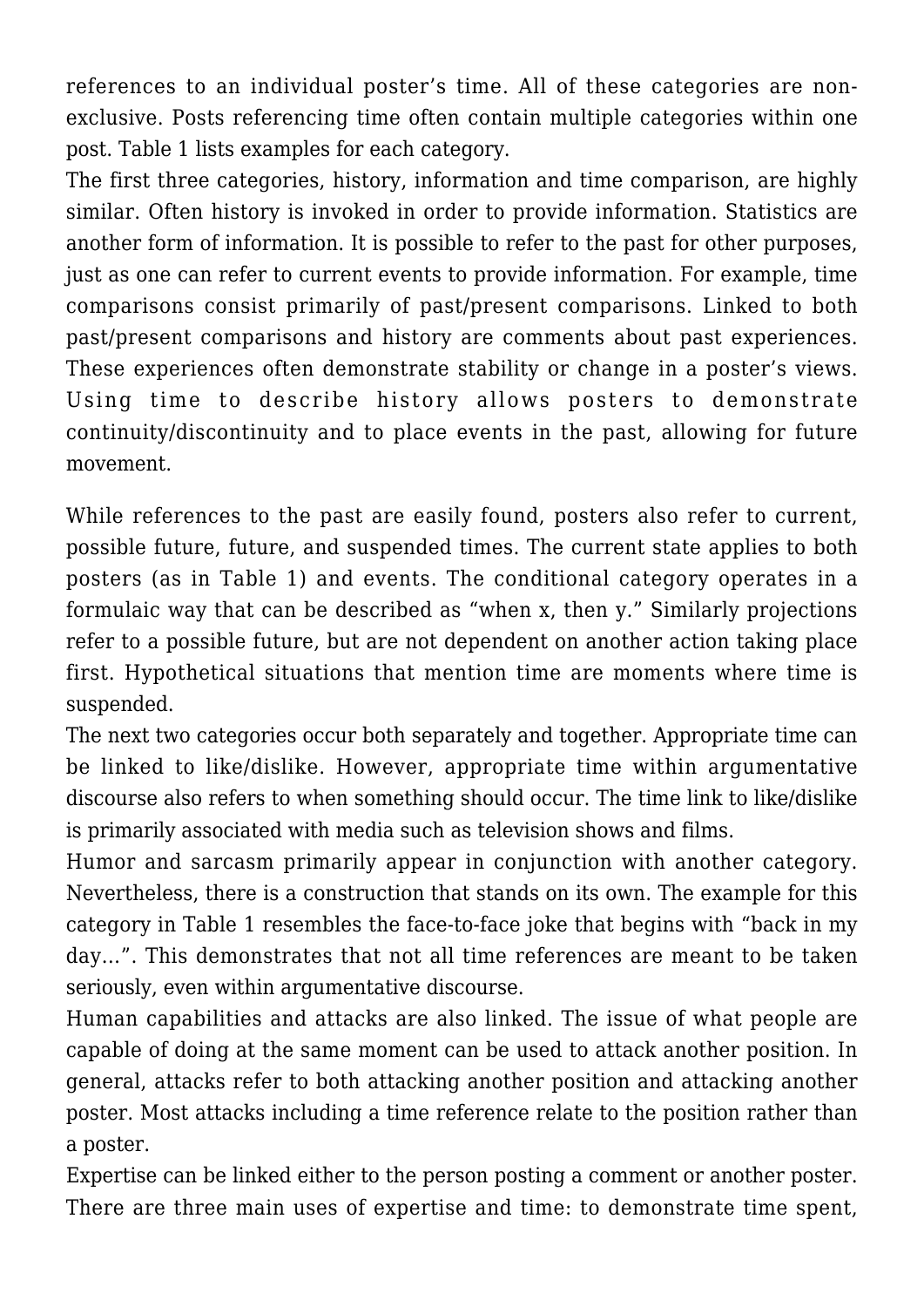admit to lack of expertise, and question someone else's expertise. Most of these are tied to the amount of time spent in a particular community.

The final two categories also relate to individual posters. Facesaving refers to the actions individual posters take to minimize potential argument about a comment. It often occurs in conjunction with other moves, not all of which invoke time. Finally, reference to an individual poster's time applies to the inclusion of what time it is offline for a particular poster.

As shown through the smaller categories, the majority of time references appear as a combination of different categories. Take the following piece of a quarrel between gerbilsage and chrissie (gerbilsage, 2005):

(2)

2.1.1.1.2.1.1.1.1. gerbilsage: 2005-11-08 10:55 am UTC

You'll get over me and meet somebody of your own kind. They'll probably live under a bridge and eat slime just like you.

 $- M$ .

2.1.1.1.2.1.1.1.1.1. chrissie: 2005-11-08 10:58 am UTC

That would have been a good one were I thirteen. You've insulted me much more efficiently in the past. I know you can do better.  $\Box$ 

2.1.1.1.2.1.1.1.1.1.1. gerbilsage: 2005-11-08 11:00 am UTC

You overestimate me. I'm not a troll like you. I'm just a random lad who uses LJ for procrastination. Unlike you, I don't feel the need to milk as many comments as possible out of people by making inane comments designed solely to provoke a reaction.

– M.

While this argument has clearly departed from critical discussion, the two posters are continuing to debate whether or not chrissie can be considered an Internet troll. Chrissie invokes time in the categories of both appropriate time and time comparison to suggest that gerbilsage has not insulted her enough. If her behavior does match the description of gerbilsage's following comment, then it serves to continue the argument, although not in the way chrissie appears to want.

Within the categories, there are both fallacious and non-fallacious instances according to the pragma-dialectical model. The attack category is one place that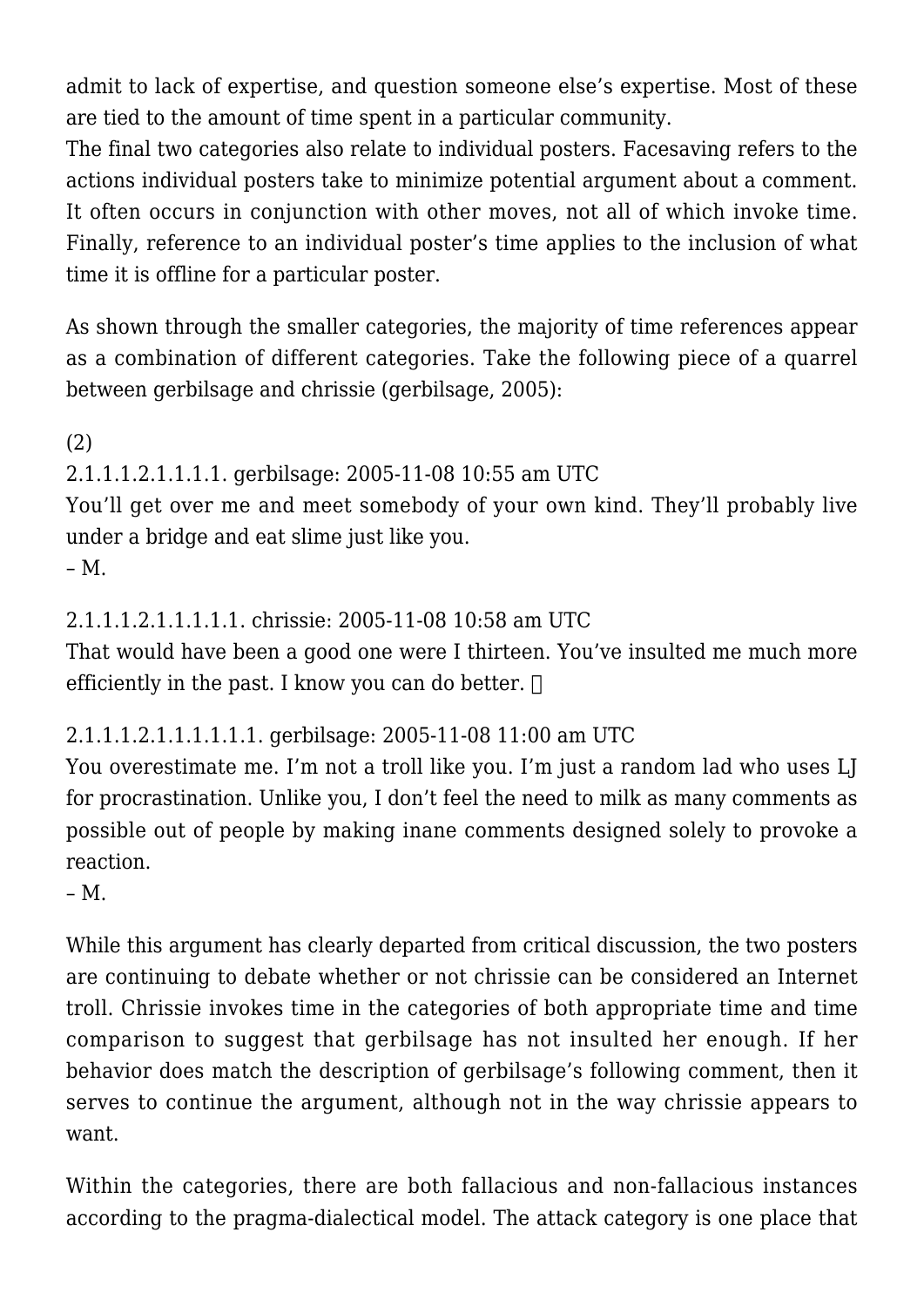demonstrates both proper and fallacious uses of time. For example, there is the following attack on theloudcafe's (2005) attempt to end an argument:

(3) 2.1.2.2.1.1. theloudcafe: 2005-11-07 05:35 am UTC I also want to make it clear that *stop goes for EVERYONE.*

I don't care if you hate Emma with every fiber of your being or love her with all your heart –

*Insults are insults, and I don't want them traded in my thread.* [sic]

2.1.2.2.1.1.1. bunney: 2005-11-07 05:40 am UTC The only person who's been insulted here is Emma and I don't think she's reading.

2.1.2.2.1.1.1.1. theloudcafe: 2005-11-07 05:46 am UTC

OK, seriously. Don't act like you guys haven't been 'debating heatedly' or WHATEVER you want to call it. I'm not saying the comment should have been made, but that doesn't mean others should have either. If it kills you that they really do not like the look of Emma's breasts — please please please don't use my thread as an excuse to get offensive. You can say I'm being power abusive or whatever, I don't care. Drama is just not for me. Or the threads that I hold.

2.1.2.2.1.1.1.1.1. bunney: 2005-11-07 05:59 am UTC

When was I being offensive? Besides, this is a community and these sorts of things crop up on communities. You can always delete the thread if you don't want to read it.

Furthermore, are you aware that you hotlinked every single one of those pictures and hotlinking is so internet illegal it's not even funny?

# 2.1.2.2.1.1.1.1.1.1. theloudcafe: 2005-11-07 06:06 am UTC

Oh my god, what do you have against respecting my rules? Everyone else commented saying that they would drop it. You however keep it up. Why are you posting in a thread, when you don't even RESPECT the maker of the thread?! Seriously, you want to know how your being offensive? Read your posts.

And my hotlinking has nothing to do with this. Why do you insist on bringing it up? You bring up an arguement about how I'm hotlinking — and then you ask how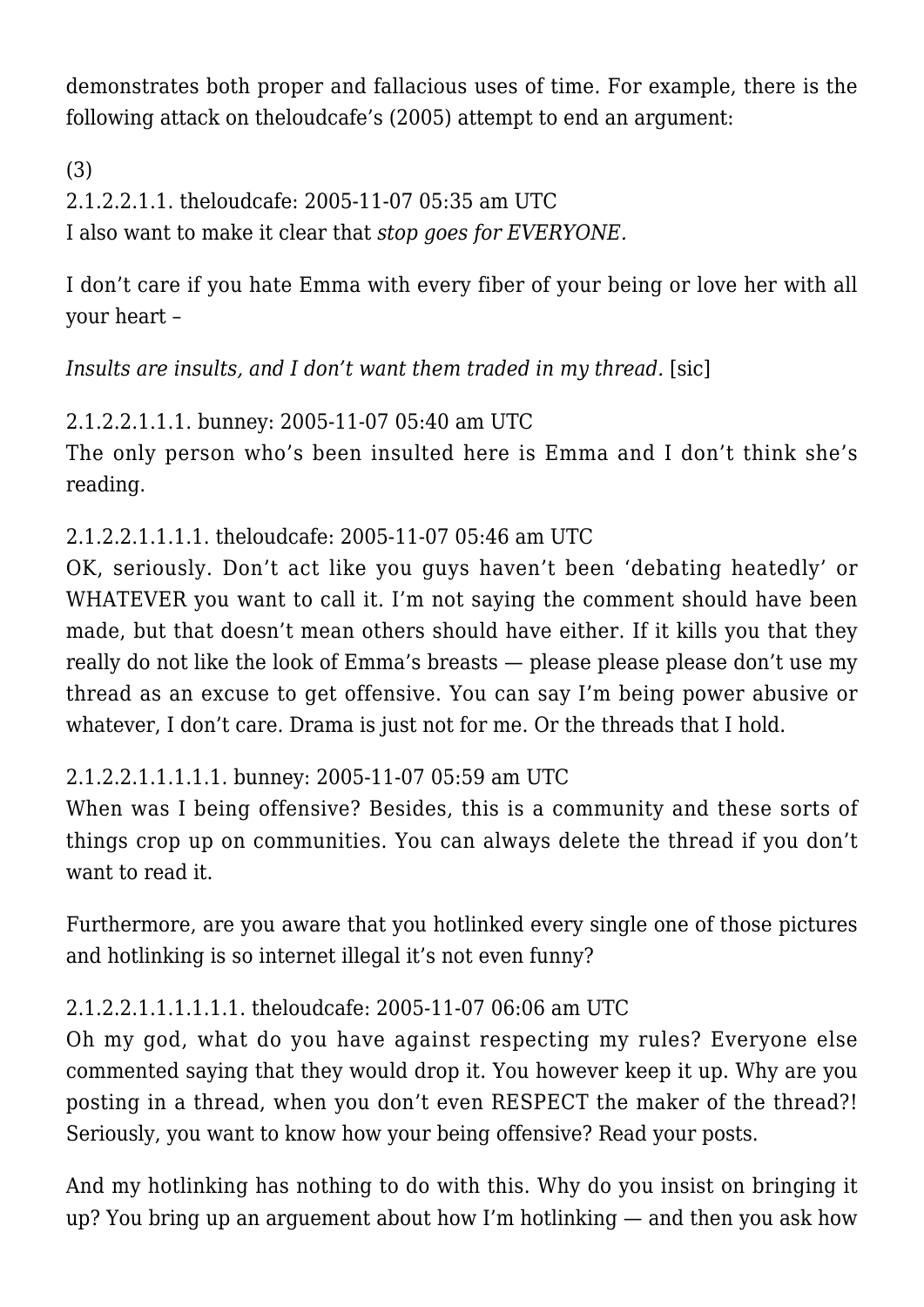you're being offensive?

Seriously. I want you to drop it. It's midnight, and I want to go to sleep. All I'm asking of you is to go some place else to argue…

Bunney's response attacks the use of the word 'offensive' in the preceding post. This requires theloudcafe to further defend her standpoint that posters, and bunney in particular, were being offensive. It is a clear demonstration of Rule 3 as bunney's attack remains focused on theloudcafe's previous comments. Since this develops into a multiple, mixed dispute, the rest of bunney's post provides an alternative before shifting into another standpoint altogether. The argument concludes on theloudcafe's end with a fallacious use of individual time.

The fallacious attack is more easily spotted in attacks on another poster. For example, mrexcess (2005) responds to a post in the community that results in the following quarrel:

(4)

2. mrexcess: 2005-11-02 04:54 pm UTC

Such an independent libertarian you are! It's not at all like you just swallow and repeat whatever the current brand of neocon Kool-Aid every BushBut in the country is presently dishing out in unison. Not-at-all!

And your obvious, seething partisan hatred for "liberals", man, how could anyone ever have confused you with yet another BushBot?

These internet folks are just wacky, I tells ya! Wacky!

2.1. whip\_lash: 2005-11-02 05:01 pm UTC It talks, but nothing meaningful comes out.

Yes, I have an obvious, seething hatred for liberals. And social conservatives. And dogmatic libertarians. And socialists. And morons. Wacky!

2.1.1. mrexcess: 2005-11-02 05:31 pm UTC

Sorry I was still too busy laughing at your last Plamegate post (the one where you spend several paragraphs uncomfortably zipping and dodging around the central issue of the case) to include any fresh content here.

2.1.1.1. whip\_lash: 2005-11-02 05:50 pm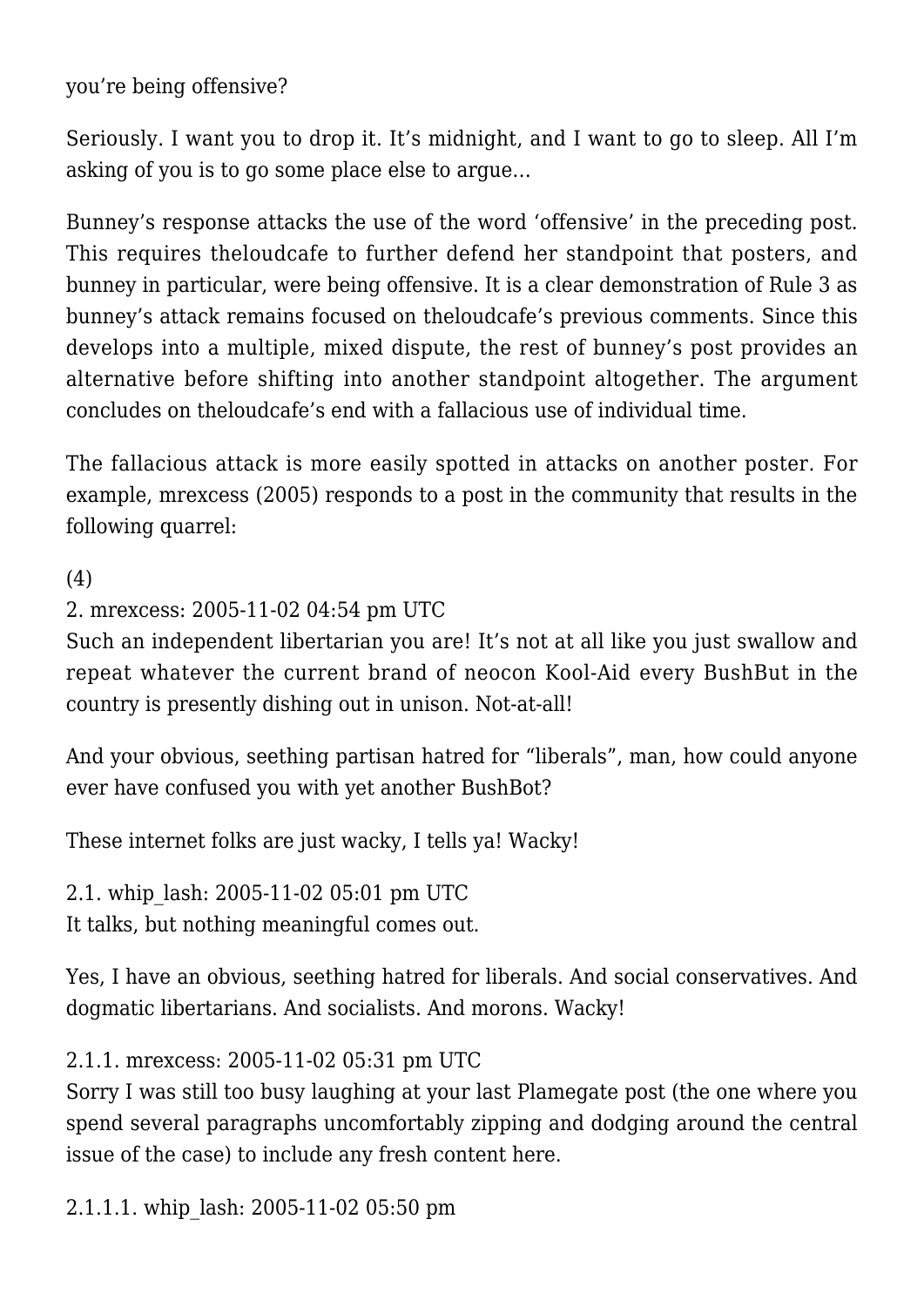What, not that I expect this to be very enlightening, do you propose to be the central issue of the case?

This humorous attack on whip lash's initial post about Valerie Plame compares his post against anti-war comments to current Bush supporters' talk on the same issue despite the poster's previous claim to be a member of a different party. What makes this comment fallacious is that it violates Rule 3 by distorting whip lash's standpoint into one associated with the Republican Party, resulting in oversimplification and exaggeration. The second comment by mrexcess is also fallacious because he attacks whip\_lash, yet never responds to the challenge to support his standpoint that whip lash missed the central issue of the case.

### *Discussion*

As demonstrated by these examples, the invocation of time can take place in relation to the content of the argument or to manage the overall discussion. This is similar to Clark's (1992) discussion of collaborative actions, where participants are responsible for coordinating both content and process. That time is used for both demonstrates the practical problem of managing interaction in everyday discourse, which can be problematic for the pragma-dialectical model as it relies on having the time for a critical discussion to take place.

There are also a few regular conditions where time usage appears in argumentative discourse. Most occur in posts regarding current events, while others appear in posts/comments that restate older information, posts/comments about television shows and films and when it is late at night for a particular poster. Posts about current events where time invocation occurs typically have ties to other events that have occurred previously or are similar to something that may be done. The restating of older information or something already provided by another poster leads to sanction as what is restated is considered common ground for the participants. This also reflects the collaborative actions of participants (Clark, 1992). Television shows and film discussions that relate to time refer primarily to the length of the film/show rather than the content. Finally, the lateness of the hour for an individual poster only emerges through self-disclosure. One would think that the asynchronous environment of the online communities would provide a place for critical discussion to take place as it removes the constraint of available time. However, some of the fallacious uses of time demonstrate that people interact within argumentative discourse online as though it is real-time interaction. Examples (1) and (3) show how this reasoning emerges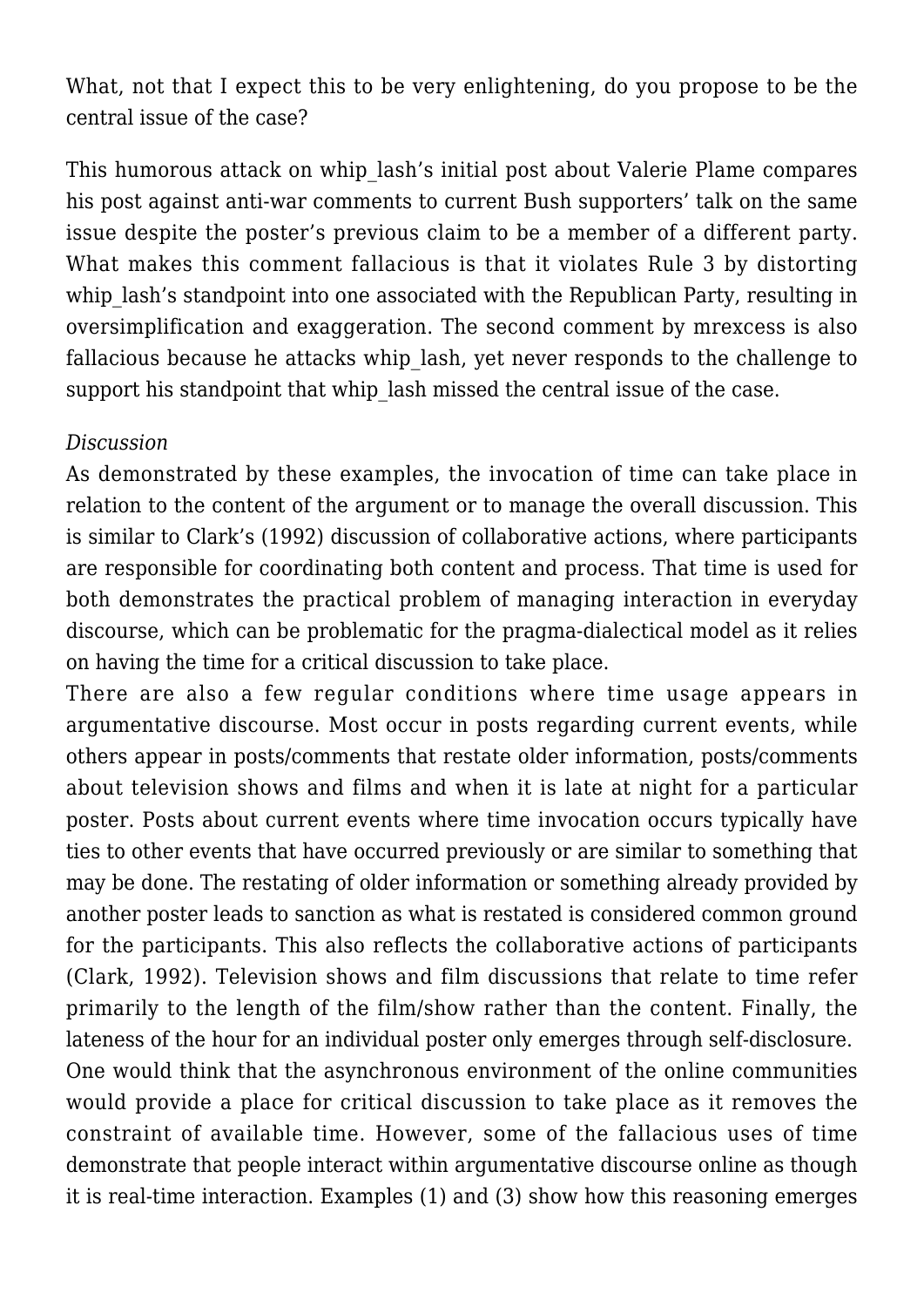in online discourse.

Strategic maneuvering provides a way to explain the way time is invoked in online discourse. All three levels of strategic maneuvering, topical potential, auditorial demand and presentational devices (van Eemeren & Houtlosser, 1999, 2001), fit the categories of time invocation mentioned previously. Topical potential links to history, information, time comparison, current state, conditional, projection, suspension of time, appropriate time, and human capabilities. Auditorial demand is more difficult as there can be time invocation tailored to the audience, but in a way that is not directly tied to the invocation of time. For example, living4theblue's (2005) comment, "I hope this doesn't come off as bitchy, but I posted this a few days ago." It clearly is presented in a strategic way to minimize conflict and produce a particular response, but the strategy lies in the first part of the sentence while the time invocation remains separate. Humor/sarcasm can be considered another aspect of auditorial demand in that it often contains the type of humor that is associated with the community. It also can be a presentational device. In fact, the presentational device level can be applied to most of the categories, depending on how time is being invoked.

Examples (1) and (3) demonstrate how a desire to end discourse results in a fallacious move. Example (4) also demonstrates that an attack can become fallacious if proof is not provided or the attack distorts what was previously presented. In all of these cases the desire to win the argument is not in balance with the aims of critical discussion, resulting in fallacy. Another way to think of these competing aims is as dialectical shifts (Walton, 2000b; van Eemeren & Houtlosser, 2003). The application of formal dialogue to actual dialogue as a form of comparison is similar to the comparison in the pragma-dialectical model of actual discourse to critical discussion.

While fallacy theory has been criticized for being *ad hoc* (van Eemeren & Houtlosser, 2003), the fallacious examples demonstrate that fallacy emerges from the discourse. The interaction between posters leads to the fallacy. This appears most clearly in example (3), where theloudcafe continues to attempt to end debate, which culminates in a fallacious invocation of time.

The affordances of the online journal communities also may have ties to the fallacious use of time. For example, the fallacious use of time in example (1) may have resulted from dhjelm receiving an email notifying him of rabid violence's comment in response to him rather than his going back to the community entry to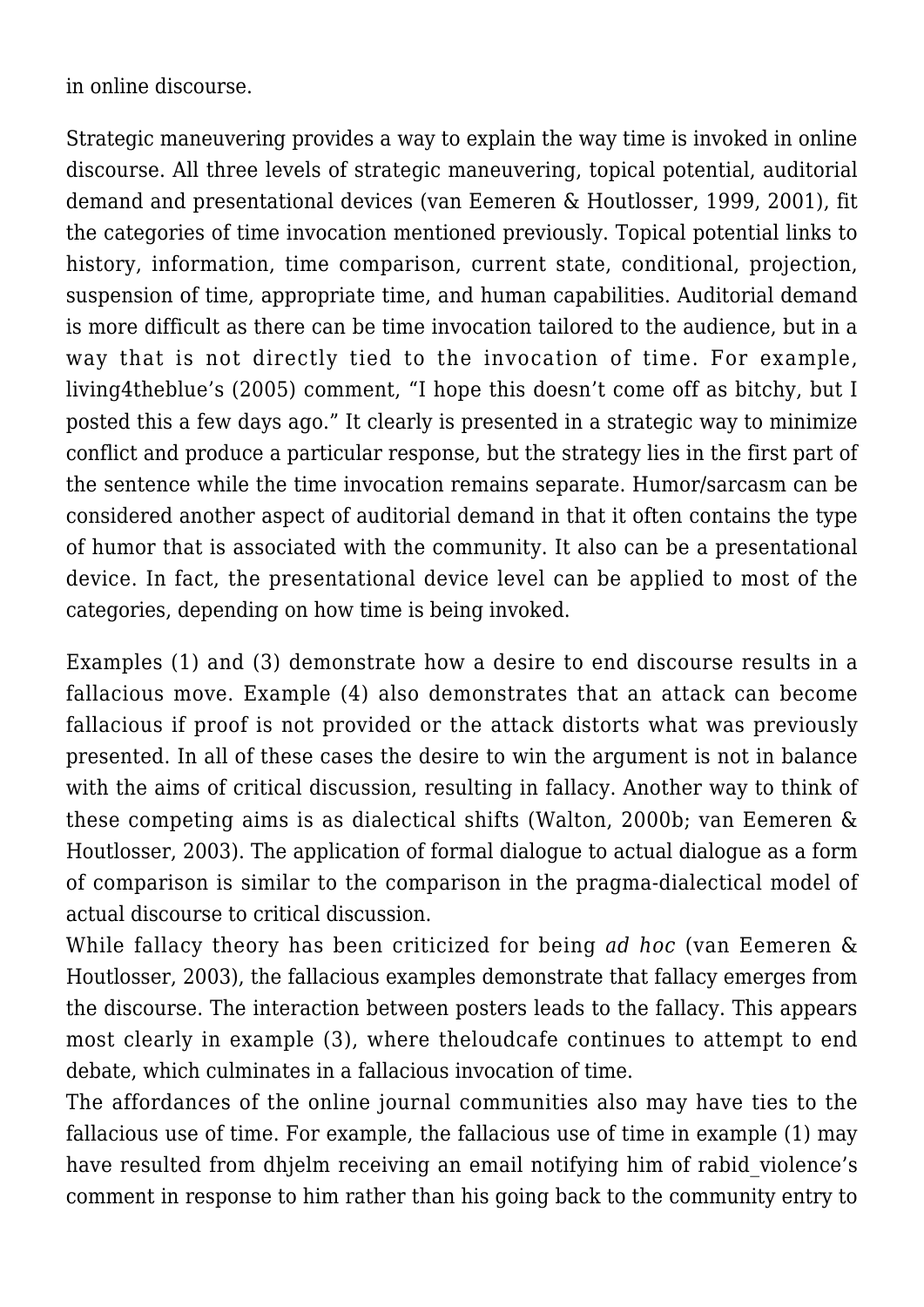discover the comment. It is possible that the email would have been more likely to prompt a response questioning the timing of the response than had dhjelm returned to the post's comments and found it. Unfortunately, there is no way to determine how posters learned of other posters commenting to them from the text itself. Therefore, further research into affordances and whether people use all available affordances may provide a better understanding of how people consider time within online environments.

In addition, the overall concept of time still requires further examination. The categories here reflect the usage of time more than the metaphors and understandings of time, which would relate to Lakoff's (1987) work. Further investigation into the ways time is invoked in these categories may demonstrate that some metaphors are predominant in certain categories. The fallacious moves that result when posters ignore the affordances of asynchronous communication available in the community demonstrate that virtual time is firmly rooted in offline time for posters, supporting Laguerre's (2004) description of virtual and civil time. All of these have an impact of our understanding of time.

Interestingly, all the examples except for the first involve debates that have a quick turn-around between comments. The longest pause takes place in example (4), where almost half an hour takes place between two of the comments. Selfselection may lead to this result, as posters may not consider it worth debating after a certain period of time has passed between when the comment initially was posted and when somebody else who wants to respond sees it. A possible link may be to the type of argumentative discourse that appears in Internet chat rooms where the affordances of chat rooms work against critical discussion (Weger & Aakhus, 2003). Since journal communities developed after chat rooms, journal users may have started in chat rooms and operated based on the affordances they were used to rather than adapting to the affordances of the journal system. Other precursors to journal communities are Usenet and electronic bulletin boards. Their affordances may link more closely to LJ community affordances.

There are a number of limitations to this study. First, only two communities were studied for two months so more rarer categories may not have been discovered. Second, the only asynchronous environment studied was the online journal community and there are other asynchronous Internet environments. Third, the debate-centered community was largely political and the leisure community tied to one popular film/book series so there may be other uses that occur in different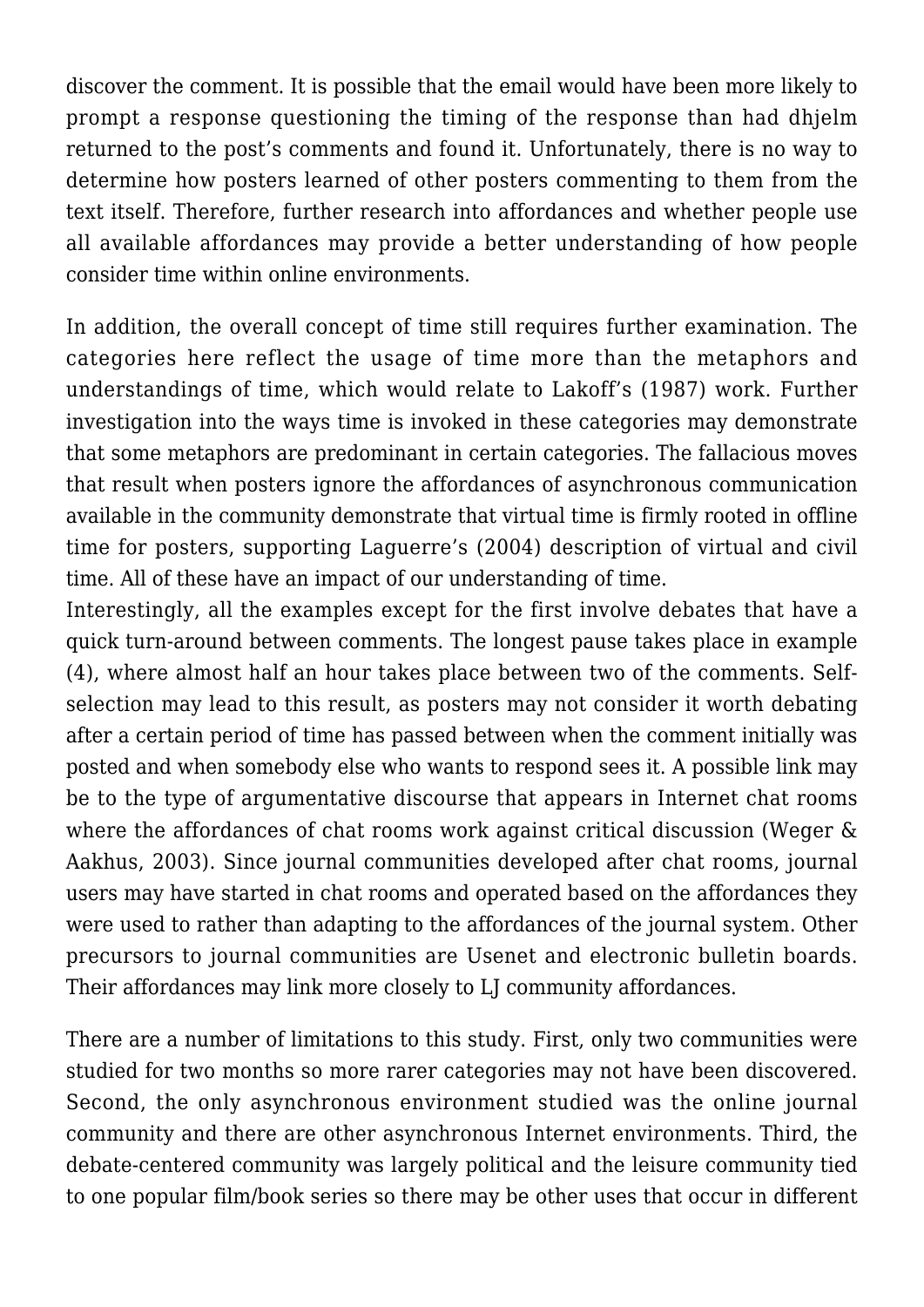types of communities. Finally, it operates on the assumption that time is used differently in general from the way it is invoked in argumentative discourse.

Nevertheless, this study opens up several avenues for future research. There is plenty of room to further examine the use of time in argumentation, both on and off the Internet. A more in-depth understanding of the categories proposed here may lead to further discoveries of the way people invoke time in argumentative discourse. The fact that fallacious time use can demonstrate a dismissal of asynchronous communication affordances suggests that further research not only on the affordances of a particular environment but also the affordances employed by users in argumentative discourse might help explain the way arguments take place online. The links between time and the different levels of strategic maneuvering also require further investigation to see how invoking time relates to both rhetorical strategy and critical discussion. All of these provide a deeper understanding of broader aspects of online argumentation and can contribute to a greater knowledge of fallacy.

The asynchronous Internet environment of online journal communities contains argumentative discourse that includes the invocation of time. This invocation has ties to linguistics (Lakoff, 1987; Clark, 1992) as well as strategic maneuvering (van Eemeren & Houtlosser, 1999, 2001, 2003) and fallacy (van Eemeren & Grootendorst, 1992; van Eemeren & Houtlosser, 2003). Some posters even ignore the affordances of the asynchronous environment within argumentative discourse to result in a fallacious move based on the real time of the poster. This move has broader implications for the study of online argumentative discourse. Further research will help us understand the way in which time emerges into online arguments and how it has implications for the way we examine affordances, strategic maneuvering and fallacy.

### REFERENCES

Ballard, D., & Seibold, D. (2004). Communication-related organizational structures and work group temporal experiences: the effects of coordination method, technology type, and feedback cycle on members' construals and enactments of time. *Communication Monographs,* 71(1), 1-27.

Bruneau, T. (1977). Chronemics: The study of time in human interaction. *Communication*, 6(2), 1-30.

Bruneau, T. (1979). Chronemics: Time and organizational communication. *Communication,* 7(2), 81-94.

Clark, H. (1992). *Arenas of language use*. Chicago: The University of Chicago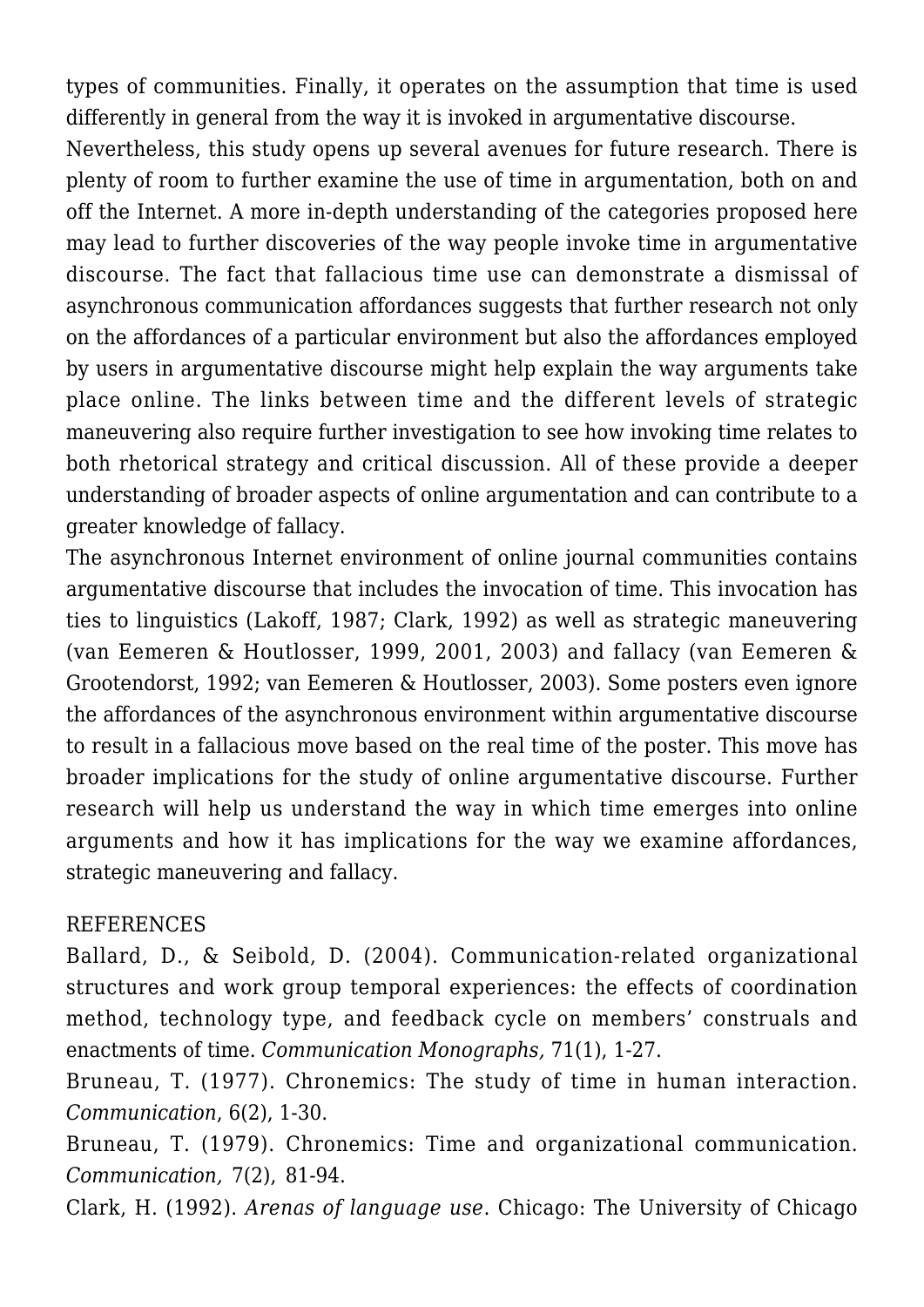Press.

Cummings, L. (2002). Hilary Putnam's dialectical thinking: An application to fallacy theory*. Argumentation*, 16(2), 197-229.

Cummings, L. (2003). Formal dialectic in fallacy inquiry: An unintelligible circumscription of argumentative rationality? *Argumentation*, 17(2), 161-183.

dhjelm (2005, November 3). [No title]. Message posted to http://community.livejournal.com/debate/3969036.html?thread=168384012#t168 384012

Eemeren, F.H. van, Grootendorst, R., Jackson, S., & Jacobs, S. (1993). *Reconstructing argumentative discourse*. Tuscaloosa, AL: University of Alabama Press.

Eemeren, F.H. van, & Houtlosser, P. (1999). Delivering the goods in critical discussion. In Eemeren, F. H., Grootendorst, R., Blair, A., & Willard, C. (Eds.), *Proceedings of the Fourth International Conference of the International Society for the Study of Argumentation* (pp 163-167). Amsterdam: SicSat.

Eemeren, F.H. van, & Houtlosser, P. (2001). Managing disagreement: Rhetorical analysis within a dialectical framework. *Argument and Advocacy*, 37, 150-157.

Eemeren, F.H. van, & Houtlosser, P. (2003) Fallacies as derailments of strategic maneuvering: The argumentum ad verecundiam, a case in point. In Eemeren, F.H. van (ed.) *Proceedings of the fifth conference of the International Society for the Study of Argumentation* (pp 289-292). Amsterdam: SicSat.

gerbilsage (2005, Nov. 8). [No title]. Message posted to http://community.livejournal.com/debate/3974982.html?thread=168753990#t168 753990

Goodwin, J. (1998). Forms of authority and the real ad verecundiam. *Argumentation*, 12(2), 267-280.

Greenfeld, M. (2005, May). Serious play: The use of gossiping in an online fandom forum. *Paper presented at the annual conference of the International Communication Association,* New York, NY.

Grice, P. (1975/1991). Logic and conversation. In P. Grice (ed.), *Studies in the way of words* (pp. 22-40). Cambridge: Harvard University Press.

Hansen, H.V. (2002). The straw thing of fallacy theory: The standard definition of 'fallacy.' *Argumentation*, 16(2), 133-155.

Hutchby, I. (2002). *Conversation and technology: From the telephone to the internet*. Malden, MA: Blackwell Publishers Inc.

Ikuenobe, P. (2002). In search of criteria for 'fallacies' and 'begging the question.' *Argumentation,* 16(4), 421-441.